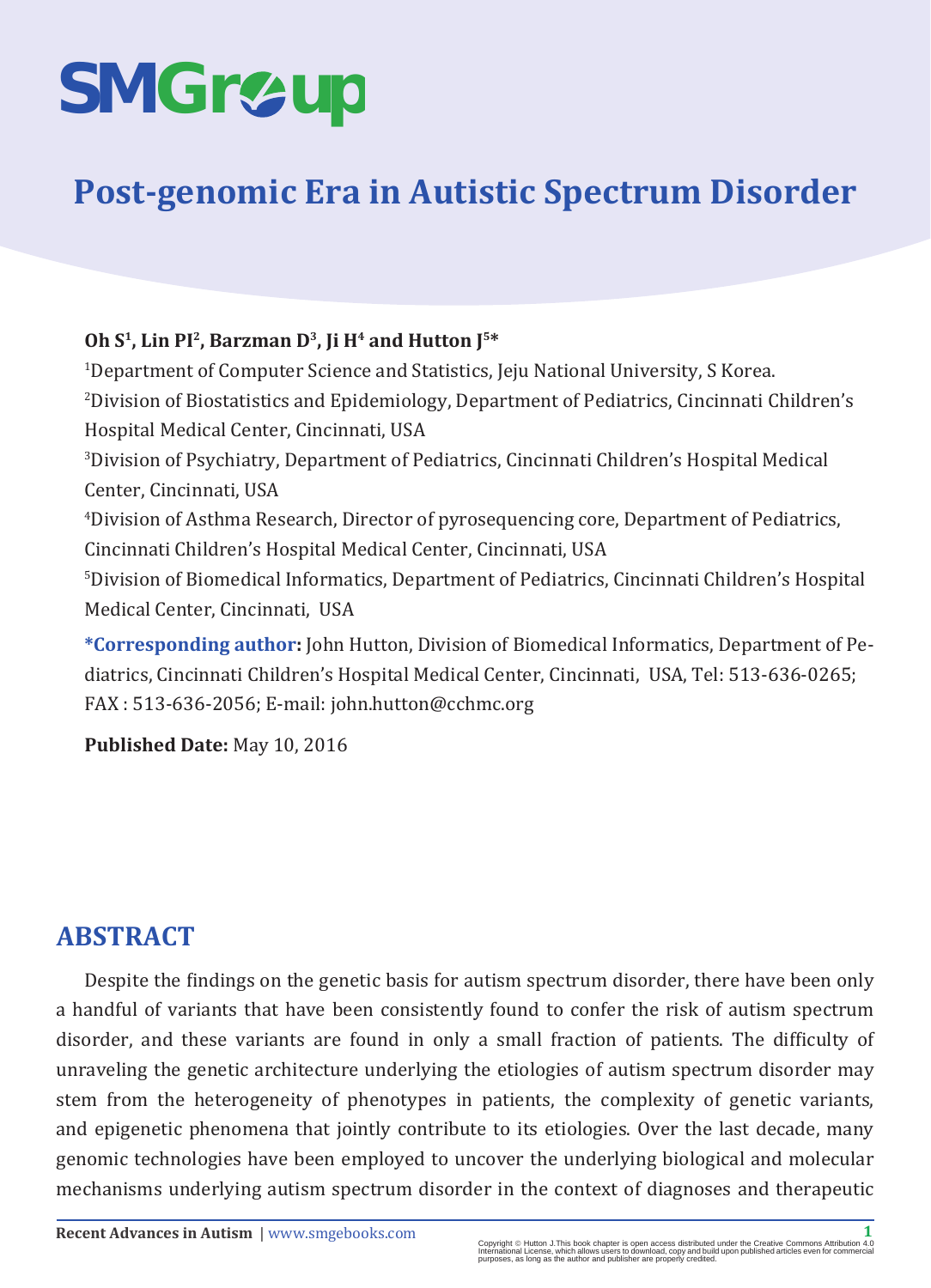pathophysiology. Nevertheless, it still remains elusive to provide generalized gold-standard specific biomarkers for autism spectrum disorder that explain the range of phenotypes and the specific symptoms in an individual patient. This chapter reviews genomic studies and their influences on our concepts of the biology of the disorder.

**Keywords:** Autism spectrum disorder; ASD; Genomics; Biomarkers

**ABBREVIATIONS: ASD:** Autism Spectrum Disorder; **DSM-5:** Diagnostic and Statistical Manual of Mental Disorders; **SNP:** Single Nucleotide Polymorphism; **CNV:** Copy Number Variation; **GWAS:** Genome-Wide Association Study; **WES:** Whole Exome Sequencing; **fMRI:** Functional Magnetic Resonance Imaging; **hiPSC:** human induced pluripotent stem cell

## **INTRODUCTION**

According to DSM-5, individuals with autism spectrum disorder (ASD must show symptoms from early childhood. ASD is a complex neurodevelopmental disorder of the brain that can cause problems with thinking, feeling, language, and the ability to relate to others. Hallmark characteristics are impairment of social communication and restricted, repetitive patterns of behavior. Thus far, a number of groups have identified rare and common variants among genes and their effect on risk of autism [1-15], including SNPs, chromosomal abnormalities, CNVs, alternative splicing and allelic specific expression, disruption of target genes, protein interactions, and their functional effects. More recently, owing to the rapid growth of technologies, whole-genome-wide and whole-exome sequencing have been successfully conducted based on family and twin studies in order to detect rare/common inherited variants, and *de novo* mutations that are directly associated with the molecular changes associated with pathogenic complexity of ASDs [1,10,16- 20]. In addition, meta-framed strategies such as integration between transcriptional profiling and targeted exome sequencing or GWASs have given rise to better characterization of the cascades of susceptible genes and disease risk [9,14,21-23]. The studies of epigenome in autistic children have also provided possible mechanism(s) accounting for susceptibility and heritability of ASD (recently reviewed [24]). There is a gradual increment of pervasiveness in prevalence of disease in the US population (and also, over the world) and the conclusions of many studies are not wellreplicated between studies and do not provide complete answers for personalized genome data. In addition, establishment of study protocols and rigorous analytical frameworks for ASD studies are currently necessitated in the field as it is in its infancy. Collectively, we outline an influential role of genomic strategies in ASD clinical studies, currently issued limitations, and how integrated meta-genomic tools have emerged as new paradigm and future directions to go ahead in the upcoming years.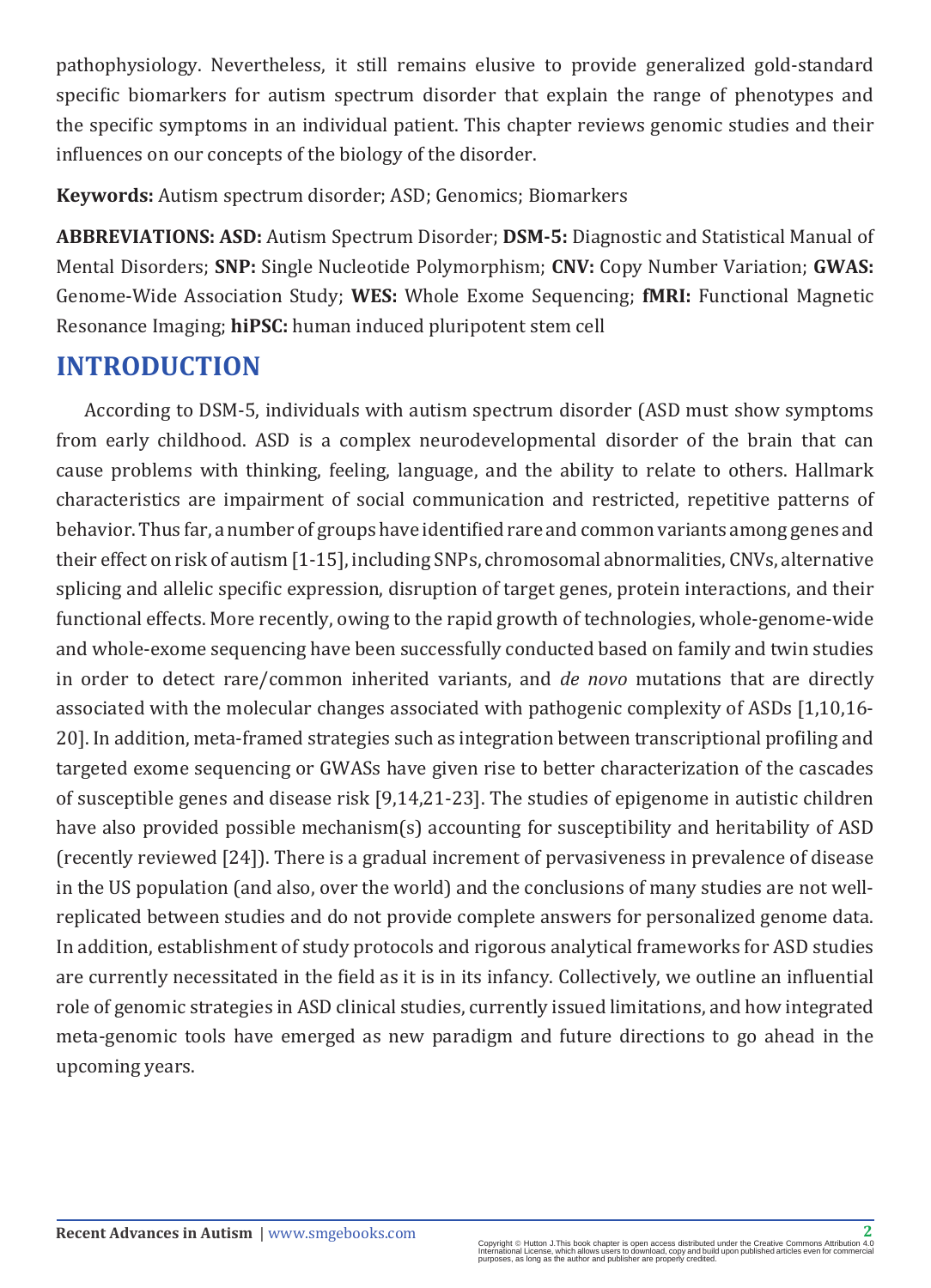## **BIOMARKERS OF AUTISM SPECTRUM DISORDER Genome-wide Association Studies (GWAS)**

There are two major genetic-based approaches to identify abnormally formed mutations between genes, composing of rare de novo and heritably transmitted mutations from paternal and maternal effects of origin [25] and common variants. Basically, there are two types of studies. Two or more affected autistic children in a family can be studied along with parents or an affected child in given probands from ASDs patients can be compared to normal control individuals not in families. For the purpose of examination of such variants disrupting targeted protein coding genes and non-coding regions, whole-genome wide association studies (GWASs) have been addressing hypothetical questions on mutations at specific loci that are much fewer, but are more commonly detected markers than rare variants in autistic cases by scanning wholegenome sequences profiles [1,2,10,13,19,26-29]. It aims at the characterization of interplay between single-nucleotide polymorphisms and varying ASD phenotypes in patients by examining particular candidate SNPs that differ in allele frequency at genetic loci between cases and controls to be associated with detrimental effects on ASD risk. Strikingly, 5p14.1 between gene CDH9 and CDH10 and 5p15.2 between SEMA5A and 5AS2R are known autistic specific locus detected by statistical testing in GWAS [10]. The approach further enables a determination of the extent to which phenotype homogeneity is represented by common variants as the criteria feature of intra-ASD classes, subsequently grouped in other complementary factors such as verbal IQ.

There are  $\sim$  1,000 ASD-specific genes related to the causal and consequent mal-functionalities, relying upon mainly different genetic background and secondarily affected either independently or accumulatively by epigenetic and/or environmental risk factors [6,21,23,30,31]. It is well known that common variants have been more specifically supportive over a wide range of phenotypic spectrum variance.

Although GWAS studies set out to identify variants that contribute to the risk of ASD, the replication of findings has been difficult because of sample size, types of variants (e.g., common versus rare variants), sources of samples (e.g., case-control versus family-based populations), gene-gene, and gene-environment interactions, and epigenomic phenomena. The inconsistent results across different studies have become a bottleneck for meta-analysis strategies that aims to increase the statistical power of detection of inherited common variants that are associated with ASD.

In this perspective, current GWASs give us a great opportunity to further fine-tune signal-tonoise in terms of measuring more reliably genotyped allelic mutations and systematic validation procedures for entire protocols on such mutated variations with well-annotated functional impacts. Also, importantly, non-coding variants that have played a key role for characterization of disease mechanisms have been emerged as the next stage to explore the extended regions for active promoters and strong enhancers as well as coding variants.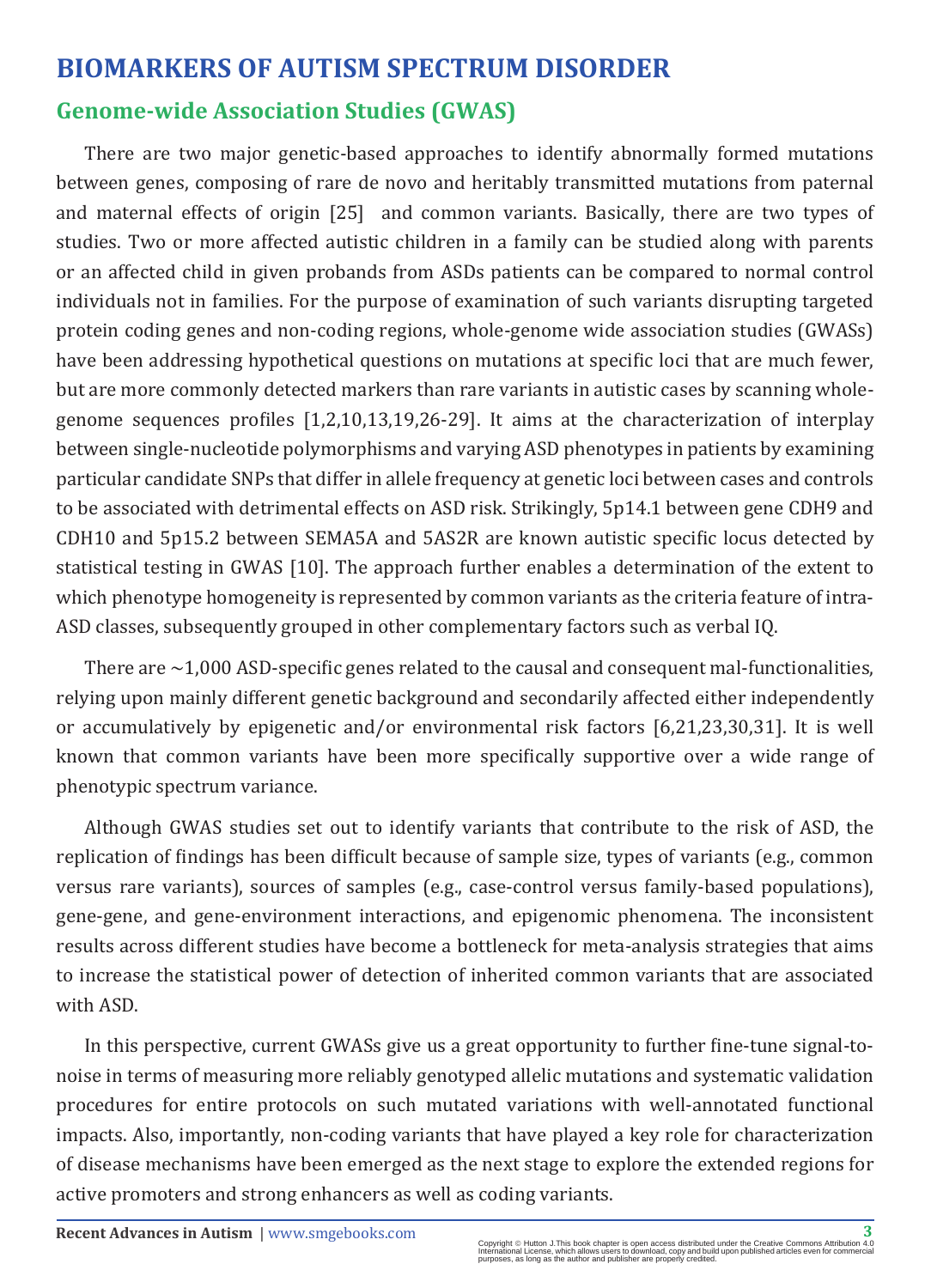## **Whole Exome Sequencing**

Whole-exome techniques based on ultra-high throughput sequencing methods have been capturing highly promising subset of genome that encode protein-coding regions by means of diagnostic testing and clinical therapy on complex disease with inherent traits such as autism [4,16,20,21,26,27,32]. Despite the great value and promise of exome sequencing, identified known and novel findings for *de novo* and inherited rare variants have been unable to provide a complete series of causes for ASD-specific genomic variation.

To date, it has been widely reported that *de novo* loss-of-function rare variants that are relevantly mutated in autistic patients are generally involved with underlying pathophysiology, chromatin remodeling pathway, synaptic functions, and transcriptional processes. Far more rare SNPs or CNVs with stronger evidence for disease risk are detected in a lesser extent in the autistic cases. Since autism is one of highly inherited neurodevelopmental and neuropsychiatric disorders, it implies that *de novo* loss-of-function (transmitted or un-transmitted from unaffected parents) coupling with characterization of inherited variants will be more valuable to provide better insights for genetic causes of ASD in the format of an aggregated disease effect.

To this end, it is pivotal to snapshot more comprehensive results revealing information on causes of ASDs by *de novo* loss-of function, missense transmitted or non-transmitted mutations from parents of origin through sophisticated strategies. This will enable meta-framed analyses for the diagnostic testing and clinical treatments in a wide spectrum of genotypic and phenotypic autistic patients.

Accordingly, first of all, more improved and enhanced bioinformatics and statistical methods are immediately needed to precisely measure and test rare and common variants so as to avoid misleading conclusions and to reduce false discoveries.

Secondly, although there is a huge list of disease-causative candidate genes, most genes are limited to a particular family-unique outcome and the focus on causes of autism risk could be data-driven biased results. At this point, intra-platform and inter-platform meta approaches are more appealing to derive more comprehensive landscape of relationship between aberrant mutations and resultant phenotypes, detailed characterization of varying phenotypic variance over the spectrum, led by various genetic, epigenetic, and environmental factors. Examples of these approaches include combinatory strategies between multiple GWAS studies to increment the power of detection of autistic specific markers and validate repeatedly induced abnormal functionalities between studies, or between transcriptome and exome-sequencing/genomesequencing.

Thirdly, due to the enormous difficulties of collecting DNA samples from primary brain tissues in autistic patients, it mostly depends on post mortem or lymphoblast cell lines. More recently, as alternative, human induced pluripotent stem cell (hiPSC) approaches have been attractively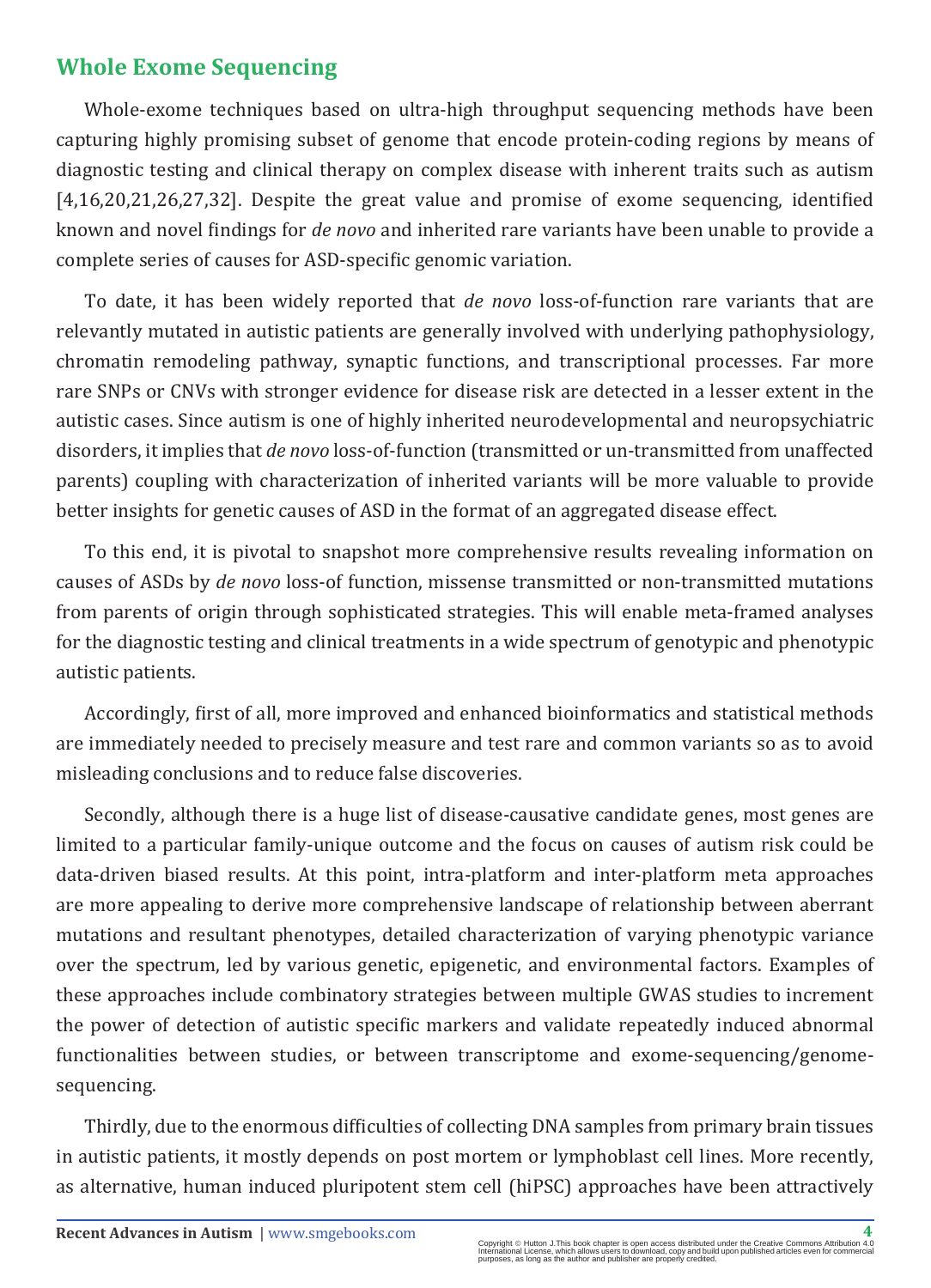proposed by directly targeting patient-specific neuronal cells induced *in vitro* [33-36]. Patientspecific iPSCs can be generated from tissues easily accessible from patients such as fibroblast and blood cells using standard methods, and then re-differentiated into different subtypes of neurons [37]. This approach recapitulates human neurodevelopment in a personalized manner in vitro, which facilitates the understanding of patient-specific autism-associated genomic variations on neurodevelopment and on autism pathogenesis [38]. In combination with emerging genetic editing tools such as sequence-specific designed zinc finger nuclease (ZFN), transcription activator-like effector nuclease (TALENs), or CRISPR/Cas-9, the iPSC models can explore the promise of gene and epigenome correction for therapeutic purposes. In addition, fibroblasts and blood cells can be converted to neuronal cells by expressing defined transcriptional factors [39], although standardization of protocols to stabilize these cells are needed. Once established, the iPSC derived autistic patient-specific neuronal cells can be used for early stage drug discovery, including quantitative biochemistry, functional genomics, proteomics, and high-throughput and high-content chemical screening [35]. Although many challenges remain, iPSC-derived neuronal cells hold great promise for modeling autism and drug discovery, when integrated with clinical disease pathophysiology.

### **Transcriptome**

Transcriptome research sheds more light on how genomic variations contributes to phenotypic variations. The uncertainties in the impact of DNA variants associated with variable isoforms, trans-/cis-regulatory, or epigenetic effects, often need to be resolved with a deeper understanding of the transcriptome. However, just like most neuropsychiatric disorders with a pediatric onset, gene expression studies on ASD are faced with challenges, such as sources of tissues and timing of mRNA analysis, to name a few of them. Several investigators have attempted to justify the value of mRNA levels in peripheral blood cells in in ASD [32,33]. However, the concerns about inferring the genomic functions associated with brain phenotypes using peripheral blood cells have been highlighted by at least two lines of research. First, some genes are expressed substantially more in human brains, compared to mouse brains [34] and other primate brains [35,36] – of which the expression patterns are not observed in other tissues. Second, only 23% of gene expressions in the genome in peripheral blood cells are correlations with those in the brain [37], while some highly heritable variants may cause correlated gene expressions between brain and spleen [38]. Taken together, these lines of evidence have cautioned that transcriptomic research based on peripheral tissues may yield limited information on genomic mechanism underlying ASD. Furthermore, gene expression may also differ across different brain regions; such a variation results from structural and functional differences [39]. Therefore, gene expressions in brain regions with well-validated neuroimaging findings associated with the ASD-related phenotypes should have more convergent evidence for their roles in etiologies of ASD. For example, fMRI studies of ASD have demonstrated dysfunctional activation in brain regions of restricted and repetitive behaviors (RRBs) and social communication [40]. One of the most replicated findings has been dysfunction of social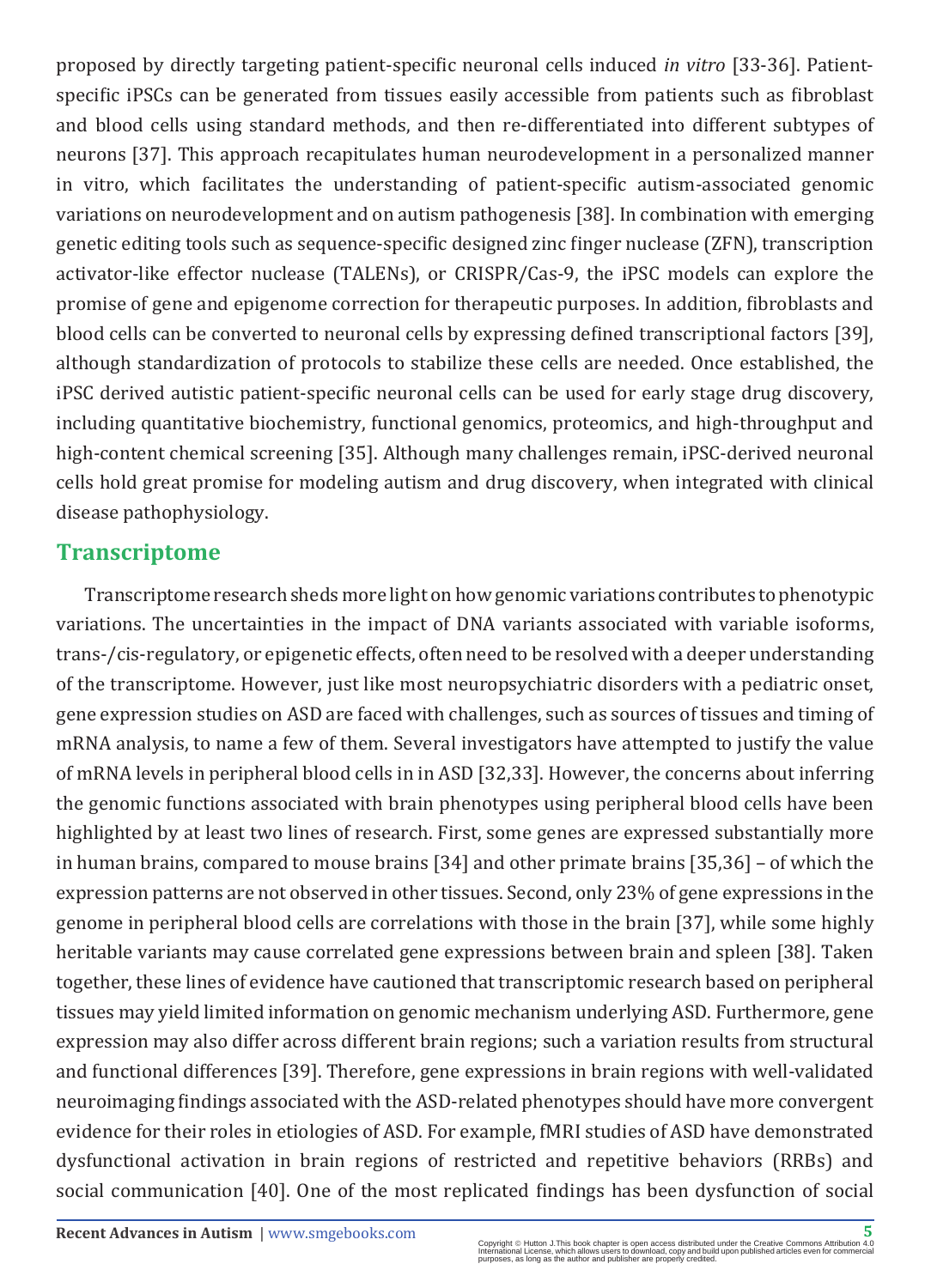brain regions. This dysfunction may be due to poor preference for social stimuli rather than a primary dysfunction in social brain regions [41]. These neuroimaging findings should serve as endophenotypes more closely associated with transcriptome, compared to the diagnosis of ASD.

In addition to sources of mRNA and brain-region-specific expressions, transcriptome studies across different populations may generate inconsistent results, since gene expressions can be impacted by various conditions, such as co-occurring physiological conditions and environmental factors. Despite these challenges, several studies investigating genes expressed in brain tissues have revealed some novel findings. For example, Gupta and colleagues reported that some neuronal and microglial genes were dysregulated in autistic cortical brain based on their RNA sequencing results [42]. Interestingly, a meta-analysis showed that gene expression studies on brain tissues seem to be more likely to generate replicable findings that studies using blood samples in ASD [43]. These findings further highlight the importance of examining gene expressions in brain tissues, rather than other peripheral tissues.

## **DISCUSSION AND CLOSING REMARKS**

Despite efforts of investigators in the field, there does not exist a method or strategy to define gold standard biomarkers for phenotypes of patients with autistic spectrum disorders. Limitations of these efforts include, for example: insufficient sample size to derive a solid conclusion, failure to replicate outcomes between similar studies, population and patient-specific conclusions, difficulties to collect corresponding brain tissues. In addition, many studies lacked focus on comprehensive repertoires including cis-regulatory elements, post-transcriptional and epigenetic modifications, and platform-by-platform meta approaches. In order to overcome these limitations and better understand pathophysiology of biomarkers in autism spectrum disorders, a few groups have been accelerating the ways to define functional consequences of differential expression of genes that are associated with the dysregulation in autism. Followed by either transcriptome or exome sequencing approaches for the detection of the functional effects, more enhanced analytical strategies at higher levels such as post-transcriptional modifications in order to better understand tissue-specific (disease-specific) pathologies, allelic specific expression via genomic imprinting and cis-acting regulation, enables investigators to unravel pathway/network modules by focusing on the allelic imbalance of rare deleterious variants between autistic versus normal samples. Likewise, the ample knowledge of alternatively spliced variants that produce distinct protein products and corresponding functionalities could be incorporated with genomic data, such as whole genome wide association studies and whole exome sequencing approaches. Differential splicing across tissues elucidates the link of genotype-phenotype patterns, under the given hypothetical assumption that deregulated patterns of splicing variants could be related to neuronal dysfunctional mechanisms such as ASD-specific splicing markers, A2BP1/FOX1.

Taken together, transcriptional level approaches are further confirmed with disease-causing genes explored in GWAS or whole exome sequencing in an integrated manner. Beyond gene levels,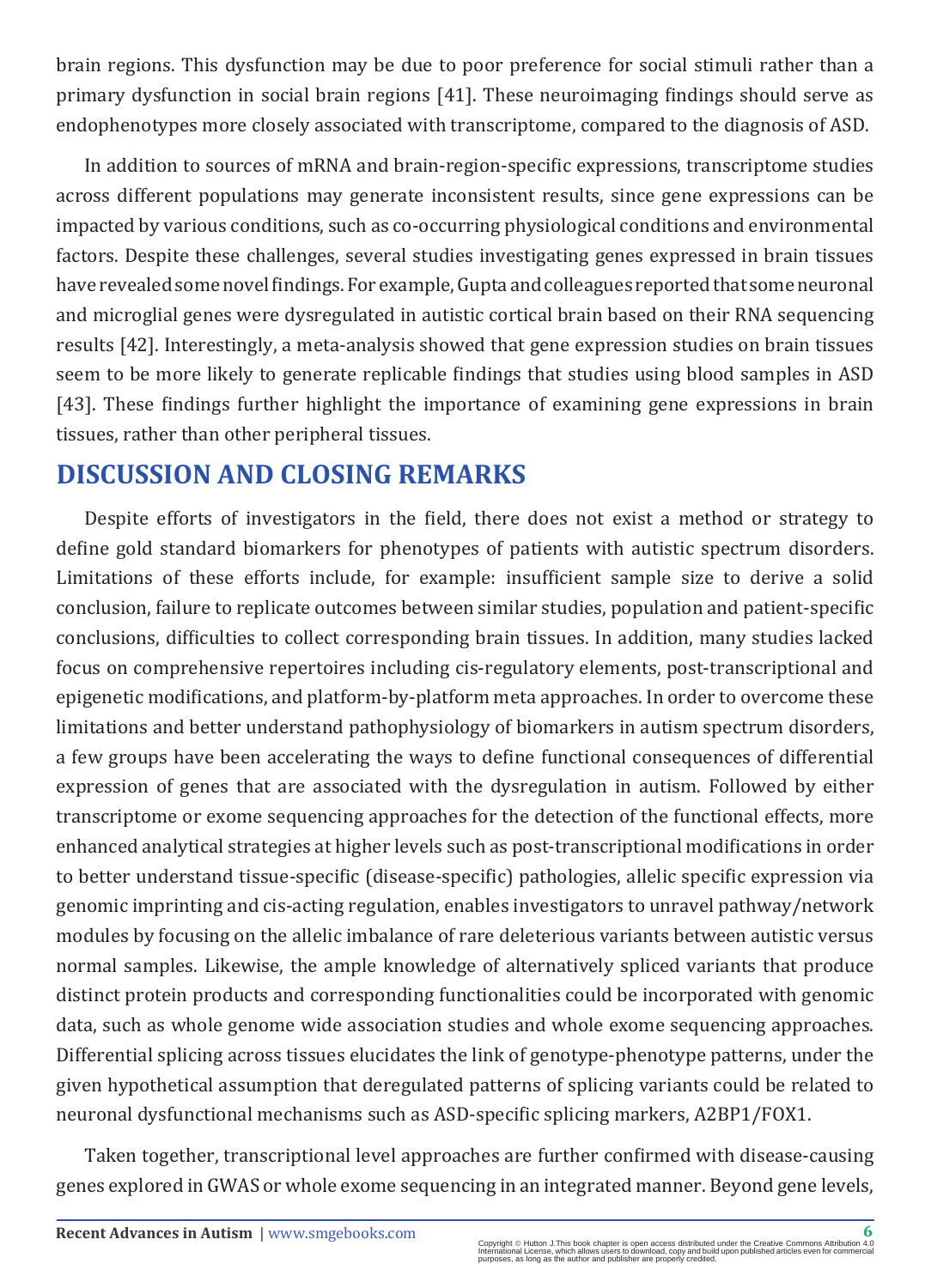alternative splicing and allelic imbalance as well as intronic regions containing cis-regulatory elements that could not be captured by targeted exome sequencing are further characterized to find the common candidate and putative disease markers at the higher system biology level. While meta-framed system biology level strategy has more variability and divergent variance across distinct tissues in pathogenic biomarkers of autism, it is a more comprehensive and systematic method to efficiently define the underlying molecular mechanisms when compared to simple gene level transcriptome approach or gene disruption and mutation based analysis in independent genomic studies.

At this point, the primary merit of integrated genomic approaches with transcriptomic profiles is to strengthen the assembly of various scenarios on the functional impacts for the altered expression because of, for example, structural variants, copy number variations, allelic specific expression across distinct types of tissues/cells/developmental stages/disease progressive time points, post-transcriptional procedures on the basis of alternative splicing and RNA-editing, lossof-function rare deleterious variants. Curated catalogues of gold standard biomarkers of autistic spectrum disorders should account for genomic, epigenomic, and environmental risk factors to draw a complete landscape of primary and secondary phenomena as well as aggregated effects for causes of disease risk. In the coming years, large-volumes of data will need to be well-annotated and classified for either explicitly different or likely to be similar phenotypes within the spectrum of autism accounting for the inherent features from patient to patient. This high quality repository of candidate disease-causing genes and variants will support stringent and robust computational and statistical methodological approaches to identify causes of specific types of autism within the autism spectrum.

#### **References**

- 1. [Anney R, Klei L, Pinto D, Regan R, Conroy J. A genome-wide scan for common alleles affecting risk for autism. Hum Mol Genet.](http://www.ncbi.nlm.nih.gov/pubmed/20663923)  [2010; 19: 4072-4082.](http://www.ncbi.nlm.nih.gov/pubmed/20663923)
- 2. [Cai G, Edelmann L, Goldsmith JE, Cohen N, Nakamine A, Reichert JG, et al. Multiplex ligation-dependent probe amplification for](http://www.ncbi.nlm.nih.gov/pubmed/18925931)  [genetic screening in autism spectrum disorders: efficient identification of known microduplications and identification of a novel](http://www.ncbi.nlm.nih.gov/pubmed/18925931)  [microduplication in ASMT. BMC Medical Genomics. 2008; 1: 50.](http://www.ncbi.nlm.nih.gov/pubmed/18925931)
- 3. [De Rubeis S, He X, Goldberg AP, Poultney CS, Samocha K. Synaptic, transcriptional and chromatin genes disrupted in autism.](http://www.ncbi.nlm.nih.gov/pubmed/25363760)  [Nature. 2014; 515: 209-215.](http://www.ncbi.nlm.nih.gov/pubmed/25363760)
- 4. [Griswold AJ, Dueker ND, Van Booven D, Rantus JA, Jaworski JM, Slifer SH, et al. Targeted massively parallel sequencing of](http://www.ncbi.nlm.nih.gov/pubmed/26185613)  [autism spectrum disorder-associated genes in a case control cohort reveals rare loss-of-function risk variants. Mol Autism. 2015;](http://www.ncbi.nlm.nih.gov/pubmed/26185613)   $6: 43$
- 5. [Hu J, Liao J, Sathanoori M, Kochmar S, Sebastian J. CNTN6 copy number variations in 14 patients: a possible candidate gene for](http://www.ncbi.nlm.nih.gov/pubmed/26257835)  [neurodevelopmental and neuropsychiatric disorders. J Neurodev Disord. 2015; 7: 26.](http://www.ncbi.nlm.nih.gov/pubmed/26257835)
- 6. [Koufaris C, Sismani C. Modulation of the genome and epigenome of individuals susceptible to autism by environmental risk factors.](http://www.ncbi.nlm.nih.gov/pubmed/25903146)  [Int J Mol Sci. 2015; 16: 8699-8718.](http://www.ncbi.nlm.nih.gov/pubmed/25903146)
- 7. [Kukurba KR, Zhang R, Li X, Smith KS, Knowles DA. Allelic expression of deleterious protein-coding variants across human tissues.](http://www.ncbi.nlm.nih.gov/pubmed/24786518)  [PLoS Genet. 2014; 10: e1004304.](http://www.ncbi.nlm.nih.gov/pubmed/24786518)
- 8. [Lal D, Ruppert AK, Trucks H, Schulz H, de Kovel CG, Kasteleijn-Nolst Trenité D, et al. Burden analysis of rare microdeletions](http://www.ncbi.nlm.nih.gov/pubmed/25950944)  [suggests a strong impact of neurodevelopmental genes in genetic generalised epilepsies. PLoS Genetics. 2015; 11: e1005226.](http://www.ncbi.nlm.nih.gov/pubmed/25950944)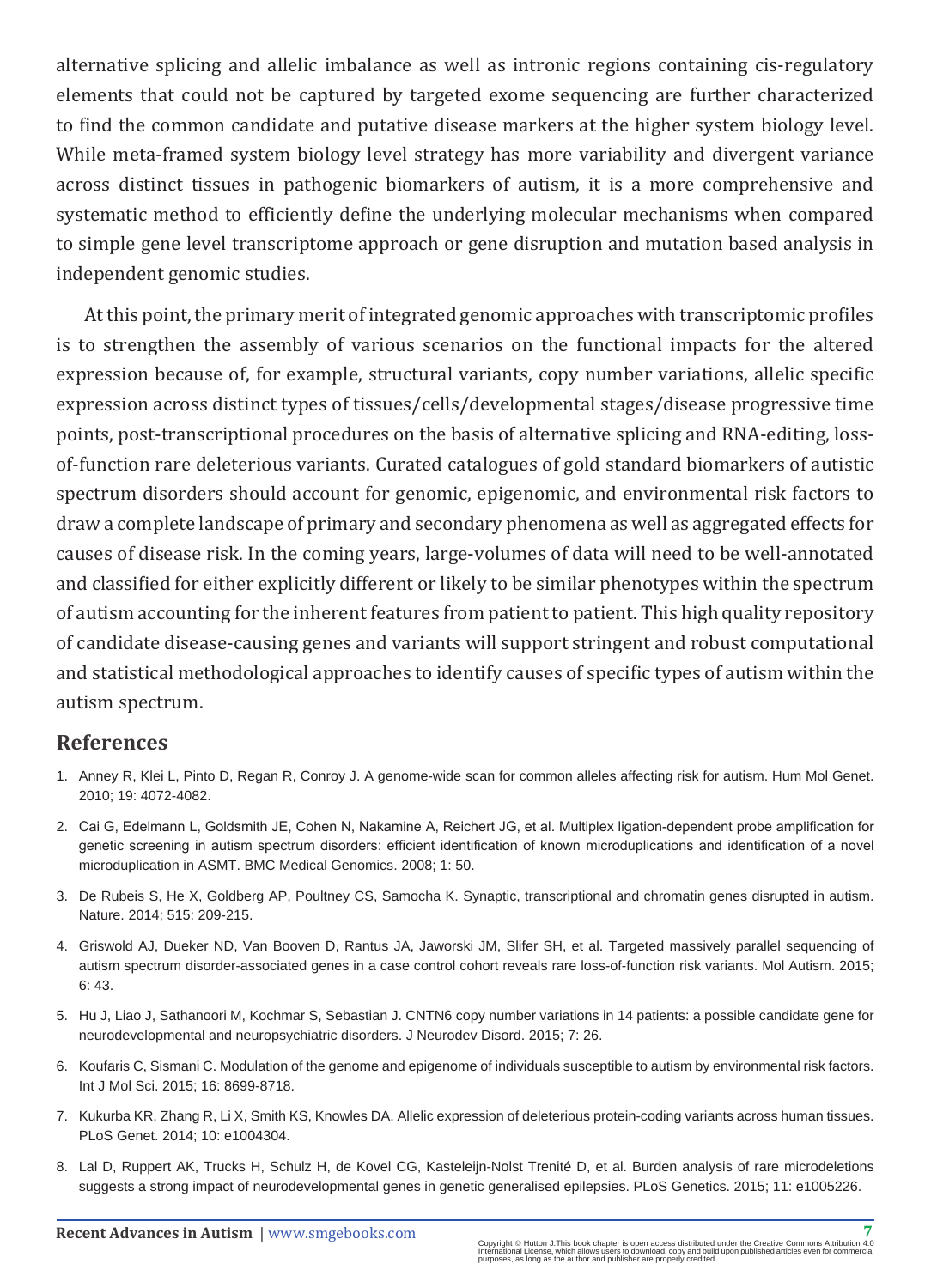- 9. [Luo R, Sanders SJ, Tian Y, Voineagu I, Huang N. Genome-wide transcriptome profiling reveals the functional impact of rare de](http://www.ncbi.nlm.nih.gov/pubmed/22726847)  [novo and recurrent CNVs in autism spectrum disorders. Am J Hum Genet. 2012; 91: 38-55.](http://www.ncbi.nlm.nih.gov/pubmed/22726847)
- 10. [Ma D, Salyakina D, Jaworski JM, Konidari I, Whitehead PL. A genome-wide association study of autism reveals a common novel](http://www.ncbi.nlm.nih.gov/pubmed/19456320)  [risk locus at 5p14.1. Ann Hum Genet. 2009; 73: 263-273.](http://www.ncbi.nlm.nih.gov/pubmed/19456320)
- 11. [Song Y, Hakoda Y, Sanefuji W, Cheng C. Can They See It? The Functional Field of View Is Narrower in Individuals with Autism](http://www.ncbi.nlm.nih.gov/pubmed/26204121)  [Spectrum Disorder. PLoS One. 2015; 10: e0133237.](http://www.ncbi.nlm.nih.gov/pubmed/26204121)
- 12. [Stamova BS, Tian Y, Nordahl CW, Shen MD, Rogers S. Evidence for differential alternative splicing in blood of young boys with](http://www.ncbi.nlm.nih.gov/pubmed/24007566)  [autism spectrum disorders. Mol Autism. 2013; 4: 30.](http://www.ncbi.nlm.nih.gov/pubmed/24007566)
- 13. [Stepniak B, Kästner A, Poggi G, Mitjans M, Begemann M. Accumulated common variants in the broader fragile X gene family](http://www.ncbi.nlm.nih.gov/pubmed/26612855)  [modulate autistic phenotypes. EMBO Mol Med. 2015; 7: 1565-1579.](http://www.ncbi.nlm.nih.gov/pubmed/26612855)
- 14. [Voineagu I, Wang X, Johnston P, Lowe JK, Tian Y. Transcriptomic analysis of autistic brain reveals convergent molecular](http://www.ncbi.nlm.nih.gov/pubmed/21614001)  [pathology. Nature. 2011; 474: 380-384.](http://www.ncbi.nlm.nih.gov/pubmed/21614001)
- 15. [Wang L, Li J, Ruan Y, Lu T, Liu C. Sequencing ASMT identifies rare mutations in Chinese Han patients with autism. PLoS One.](http://www.ncbi.nlm.nih.gov/pubmed/23349736)  [2013; 8: e53727.](http://www.ncbi.nlm.nih.gov/pubmed/23349736)
- 16. [Bamshad MJ, Ng SB, Bigham AW, Tabor HK, Emond MJ. Exome sequencing as a tool for Mendelian disease gene discovery. Nat](http://www.ncbi.nlm.nih.gov/pubmed/21946919)  [Rev Genet. 2011; 12: 745-755.](http://www.ncbi.nlm.nih.gov/pubmed/21946919)
- 17. [Hussman JP, Chung RH, Griswold AJ, Jaworski JM, Salyakina D. A noise-reduction GWAS analysis implicates altered regulation](http://www.ncbi.nlm.nih.gov/pubmed/21247446)  [of neurite outgrowth and guidance in autism. Mol Autism. 2011; 2: 1.](http://www.ncbi.nlm.nih.gov/pubmed/21247446)
- 18. [Metzker ML. Sequencing technologies the next generation. Nat Rev Genet. 2010; 11: 31-46.](http://www.ncbi.nlm.nih.gov/pubmed/19997069)
- 19. [Shi L, Zhang X, Golhar R, Otieno FG, He M. Whole-genome sequencing in an autism multiplex family. Mol Autism. 2013; 4: 8.](http://www.ncbi.nlm.nih.gov/pubmed/23597238)
- 20. Toma C, Torrico B, Hervas A, Valdes-Mas R, Tristan-Noguero A, Padillo V, et al. Exome sequencing in multiplex autism families suggests a major role for heterozygous truncating mutations. Molecular Psychiatry. 2014; 19: 784-790.
- 21. [Codina-Sola M, Rodriguez-Santiago B, Homs A, Santoyo J, Rigau M, Aznar-Laín G, et al. Integrated analysis of whole-exome](https://molecularautism.biomedcentral.com/articles/10.1186/s13229-015-0017-0)  [sequencing and transcriptome profiling in males with autism spectrum disorders. Molecular Autism. 2015; 6: 21.](https://molecularautism.biomedcentral.com/articles/10.1186/s13229-015-0017-0)
- 22. [Zhao Q, Kirkness EF, Caballero OL, Galante PA, Parmigiani RB, Edsall L, et al. Systematic detection of putative tumor suppressor](http://www.ncbi.nlm.nih.gov/pubmed/21108794)  [genes through the combined use of exome and transcriptome sequencing. Genome Biology. 2010; 11: R114.](http://www.ncbi.nlm.nih.gov/pubmed/21108794)
- 23. [Daimon CM, Jasien JM, Wood WH 3rd, Zhang Y, Becker KG. Hippocampal Transcriptomic and Proteomic Alterations in the BTBR](http://www.ncbi.nlm.nih.gov/pubmed/26635614)  [Mouse Model of Autism Spectrum Disorder. Front Physiol. 2015; 6: 324.](http://www.ncbi.nlm.nih.gov/pubmed/26635614)
- 24. [Oh S, Ji H, Barzman D, Lin PI, Hutton J. Pediatric asthma and autism-genomic perspectives. Clin Transl Med. 2015; 4: 37.](http://www.ncbi.nlm.nih.gov/pubmed/26668064)
- 25. [Migliavacca E, Golzio C2, Männik K, Blumenthal I, Oh EC. A Potential Contributory Role for Ciliary Dysfunction in the 16p11.2 600](http://www.ncbi.nlm.nih.gov/pubmed/25937446)  [kb BP4-BP5 Pathology. Am J Hum Genet. 2015; 96: 784-796.](http://www.ncbi.nlm.nih.gov/pubmed/25937446)
- 26. [Adzhubei I, Jordan DM, Sunyaev SR. Predicting functional effect of human missense mutations using PolyPhen-2. Curr Protoc](http://www.ncbi.nlm.nih.gov/pubmed/23315928)  [Hum Genet. 2013; Chapter 7: Unit7.](http://www.ncbi.nlm.nih.gov/pubmed/23315928)
- 27. [Adzhubei IA, Schmidt S, Peshkin L, Ramensky VE, Gerasimova A. A method and server for predicting damaging missense](http://www.ncbi.nlm.nih.gov/pubmed/20354512)  [mutations. Nat Methods. 2010; 7: 248-249.](http://www.ncbi.nlm.nih.gov/pubmed/20354512)
- 28. [MacArthur DG, Balasubramanian S, Frankish A, Huang N, Morris J. A systematic survey of loss-of-function variants in human](http://www.ncbi.nlm.nih.gov/pubmed/22344438)  [protein-coding genes. Science. 2012; 335: 823-828.](http://www.ncbi.nlm.nih.gov/pubmed/22344438)
- 29. [Warrier V, Chakrabarti B, Murphy L, Chan A, Craig I. A Pooled Genome-Wide Association Study of Asperger Syndrome. PLoS](http://www.ncbi.nlm.nih.gov/pubmed/26176695)  [One. 2015; 10: e0131202.](http://www.ncbi.nlm.nih.gov/pubmed/26176695)
- 30. [Melke J, Goubran Botros H, Chaste P, Betancur C, Nygren G. Abnormal melatonin synthesis in autism spectrum disorders. Mol](http://www.ncbi.nlm.nih.gov/pubmed/17505466)  [Psychiatry. 2008; 13: 90-98.](http://www.ncbi.nlm.nih.gov/pubmed/17505466)
- 31. [Zeng L, Zhang Q, Li S, Plotnikov AN, Walsh MJ. Mechanism and regulation of acetylated histone binding by the tandem PHD finger](http://www.ncbi.nlm.nih.gov/pubmed/20613843)  [of DPF3b. Nature. 2010; 466: 258-262.](http://www.ncbi.nlm.nih.gov/pubmed/20613843)
- 32. [Pritchard JK. Are rare variants responsible for susceptibility to complex diseases? Am J Hum Genet. 2001; 69: 124-137.](http://www.ncbi.nlm.nih.gov/pubmed/11404818)
- 33. [Acab A, Muotri AR. The Use of Induced Pluripotent Stem Cell Technology to Advance Autism Research and Treatment.](http://www.ncbi.nlm.nih.gov/pubmed/25851569)  [Neurotherapeutics. 2015; 12: 534-545.](http://www.ncbi.nlm.nih.gov/pubmed/25851569)
- 34. [Lim CS, Yang JE, Lee YK, Lee K, Lee JA. Understanding the molecular basis of autism in a dish using hiPSCs-derived neurons](http://www.ncbi.nlm.nih.gov/pubmed/26419846)  [from ASD patients. Mol Brain. 2015; 8: 57.](http://www.ncbi.nlm.nih.gov/pubmed/26419846)